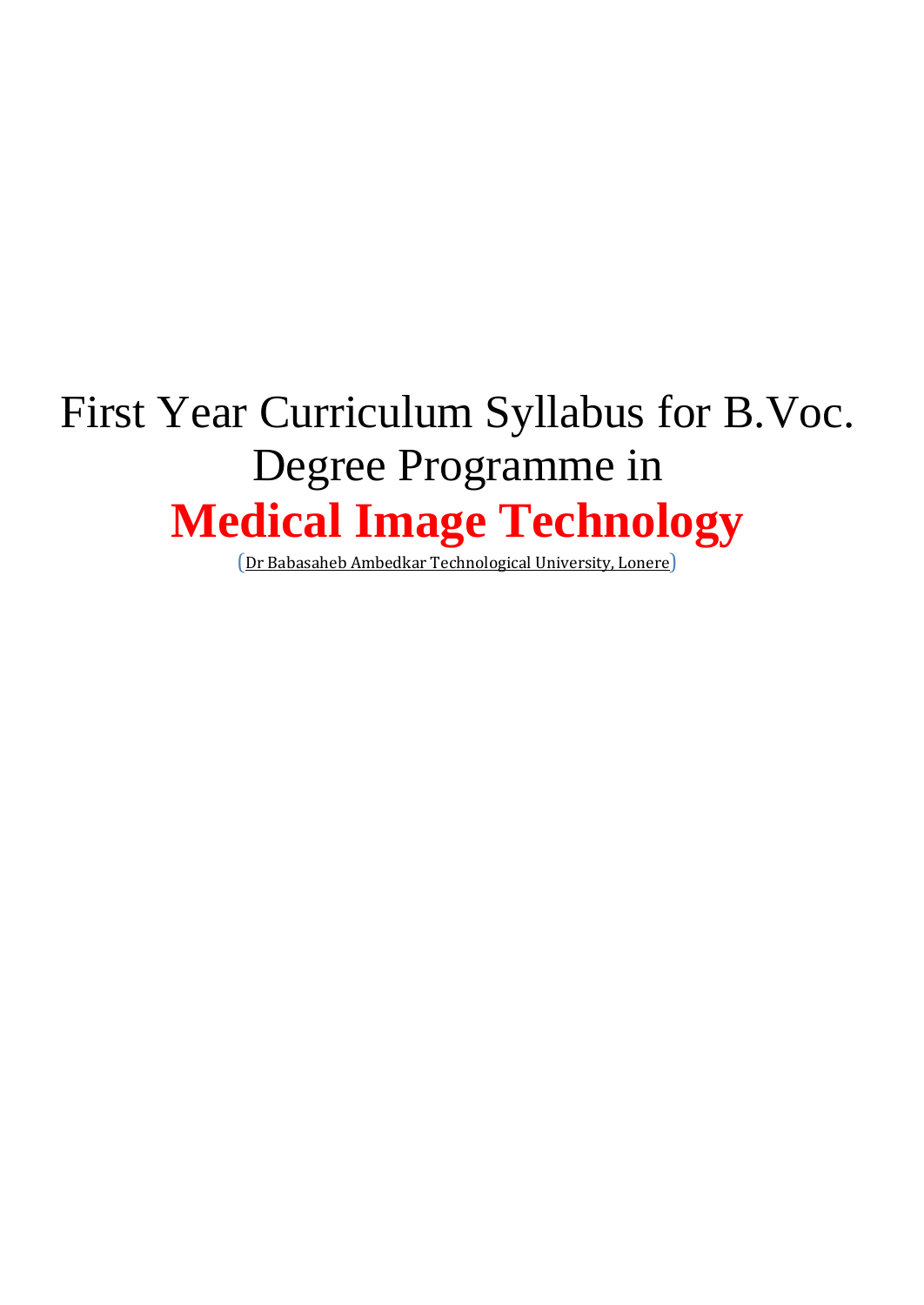### **Regulation, Scheme and syllabus for B.Voc Degree Programme in Medical Image Technology**

# **[\(Dr Babasaheb Ambedkar Technological University, Lonere\)](http://www.dbatuonline.com/page.php?id=100)**

| Sr.            |                          |                                                                                                                                                  |                         | <b>Teaching</b>      |                |    | <b>Evaluation</b> |            |                | <b>Total</b> |
|----------------|--------------------------|--------------------------------------------------------------------------------------------------------------------------------------------------|-------------------------|----------------------|----------------|----|-------------------|------------|----------------|--------------|
| N <sub>0</sub> | <b>Course Code</b>       | <b>Name of the Course</b>                                                                                                                        |                         | <b>Scheme</b>        |                |    | <b>Scheme</b>     |            | <b>Credits</b> | <b>Marks</b> |
|                |                          |                                                                                                                                                  | L                       | T                    | ${\bf P}$      | IA | <b>MSE</b>        | <b>ESE</b> |                |              |
|                | <b>General Education</b> |                                                                                                                                                  |                         |                      |                |    |                   |            |                |              |
|                |                          |                                                                                                                                                  | <b>Theory</b>           |                      |                |    |                   |            |                |              |
| $\mathbf{1}$   | BVMIC101                 | <b>Communication Skill</b>                                                                                                                       | 3                       | $\overline{0}$       | $\overline{0}$ | 25 | $\overline{0}$    | 25         | 3              | 50           |
| $\overline{2}$ | BVMIC102                 | <b>Applied Physics</b>                                                                                                                           | 3                       | $\overline{0}$       | $\overline{0}$ | 25 | $\boldsymbol{0}$  | 25         | $\mathfrak{Z}$ | 50           |
| $\mathfrak{Z}$ | BVMIC103                 | <b>Applied Biology</b>                                                                                                                           | 3                       | $\theta$             | $\theta$       | 25 | $\overline{0}$    | 25         | 3              | 50           |
| $\overline{4}$ | BVMIC104                 | <b>Basic Electronics</b>                                                                                                                         | 3                       | $\overline{0}$       | $\overline{0}$ | 25 | $\overline{0}$    | 25         | 3              | 50           |
|                |                          | <b>Total</b>                                                                                                                                     |                         |                      |                |    |                   |            | 12             | 200          |
|                | <b>Skill Components</b>  |                                                                                                                                                  |                         |                      |                |    |                   |            |                |              |
|                |                          |                                                                                                                                                  |                         | <b>Lab/Practical</b> |                |    |                   |            |                |              |
| 5              | BVMIL105                 | <b>Applied Physics Lab</b>                                                                                                                       | $\overline{0}$          | $\overline{0}$       | $\overline{2}$ | 25 | $\overline{0}$    | 25         | 1.5            | 50           |
| 6              | BVMIL106                 | <b>Basic Electronics Lab</b>                                                                                                                     | $\theta$                | $\overline{0}$       | $\overline{2}$ | 25 | $\boldsymbol{0}$  | 25         | 1.5            | 50           |
|                |                          | <b>On-Job-Training (OJT)</b>                                                                                                                     |                         |                      |                |    |                   |            |                |              |
|                |                          |                                                                                                                                                  | <b>Evaluation Sheet</b> |                      |                |    |                   |            |                |              |
|                |                          |                                                                                                                                                  | IA<br><b>ESE</b>        |                      |                |    |                   |            |                |              |
| $\overline{7}$ | <b>BVMIE 117</b>         | <b>Applied Physics</b><br>Labs/Physics Industry<br><b>Electronics Lab/Electronics</b><br>Industry<br><b>Biology Lab/Bioscience</b><br>Department | 50                      |                      | 150            |    |                   | 15         | 200            |              |
|                |                          | <b>Total</b>                                                                                                                                     |                         |                      |                |    |                   |            | 18             | 300          |

### **Semester I**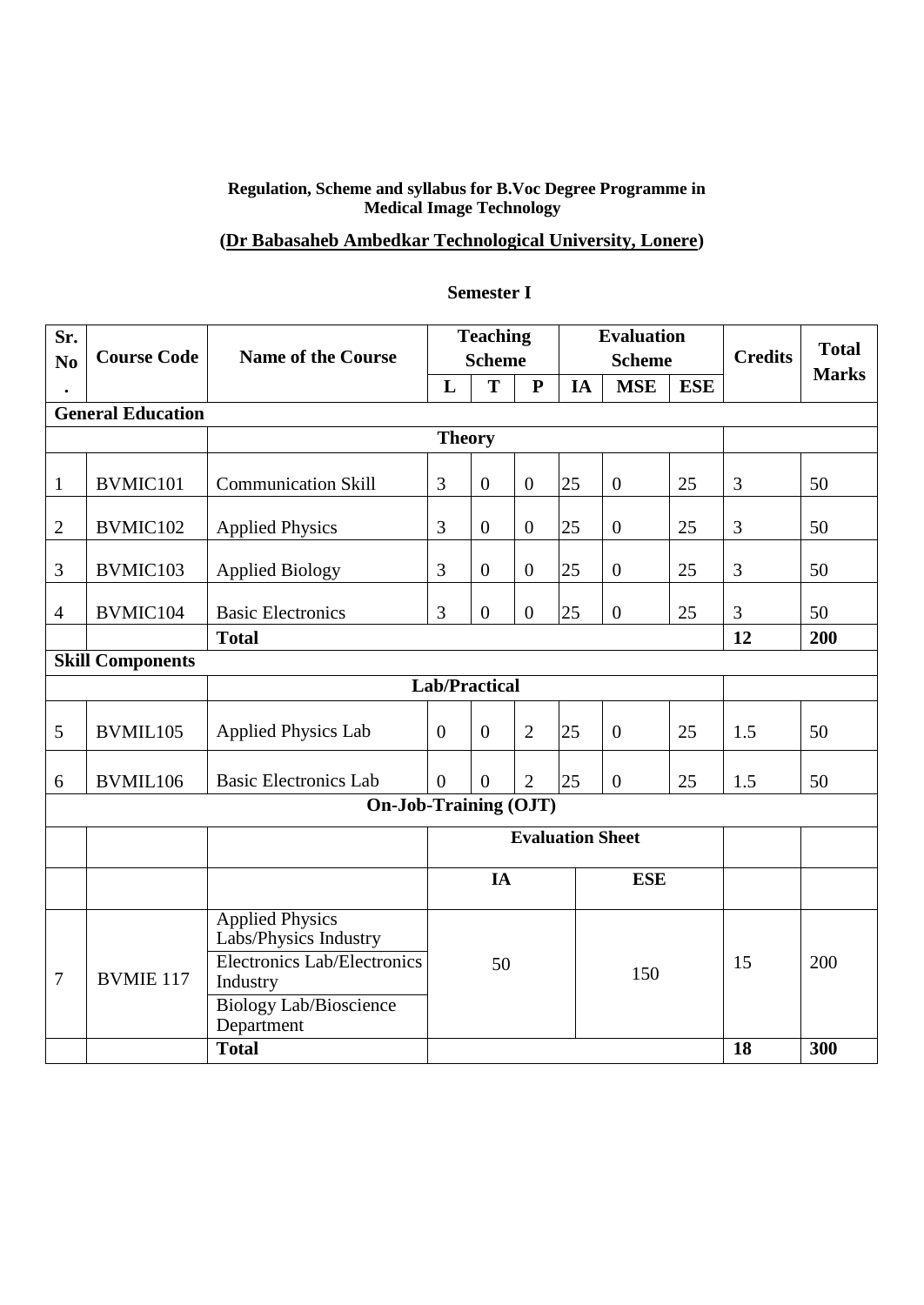### **Semester II**

| Sr.                          |                          | <b>Teaching</b>                       |                      | <b>Evaluation</b> |                  |               |                  |                |              |              |
|------------------------------|--------------------------|---------------------------------------|----------------------|-------------------|------------------|---------------|------------------|----------------|--------------|--------------|
| N <sub>0</sub>               | <b>Course Code</b>       | <b>Name of the Course</b>             | <b>Scheme</b>        |                   |                  | <b>Scheme</b> |                  | <b>Credits</b> | <b>Total</b> |              |
|                              |                          |                                       | L                    | T                 | ${\bf P}$        | IA            | <b>MSE</b>       | <b>ESE</b>     |              | <b>Marks</b> |
|                              | <b>General Education</b> |                                       |                      |                   |                  |               |                  |                |              |              |
|                              |                          |                                       | <b>Theory</b>        |                   |                  |               |                  |                |              |              |
|                              |                          | Tools, Equipment's &                  |                      |                   |                  |               |                  |                |              |              |
| $\mathbf{1}$                 | BVMIC201                 | <b>Safety Measures</b>                | 3                    | $\overline{0}$    | $\overline{0}$   | 25            | $\mathbf{0}$     | 25             | 3            | 50           |
| $\mathbf{2}$                 | BVMIC202                 | <b>Basic Electricity</b>              | 3                    | $\overline{0}$    | $\boldsymbol{0}$ | 25            | $\boldsymbol{0}$ | 25             | 3            | 50           |
|                              |                          | <b>Electronic Measurement</b>         |                      |                   |                  |               |                  |                |              |              |
| 3                            | BVMIC203                 | & Instrumentation                     | $\overline{3}$       | $\overline{0}$    | $\boldsymbol{0}$ | 25            | $\overline{0}$   | 25             | 3            | 50           |
| $\overline{4}$               | BVMIC204                 | <b>Information Technology</b>         | 3                    | $\mathbf{0}$      | $\overline{0}$   | 25            | $\mathbf{0}$     | 25             | 3            | 50           |
|                              |                          | <b>Total</b>                          |                      |                   |                  |               |                  |                | 12           | 200          |
| <b>Skill Components</b>      |                          |                                       |                      |                   |                  |               |                  |                |              |              |
|                              |                          |                                       | <b>Lab/Practical</b> |                   |                  |               |                  |                |              |              |
| 5                            | BVMIL205                 | <b>Basic Electricity-Lab</b>          | $\overline{0}$       | $\overline{0}$    | $\overline{2}$   | 25            | $\overline{0}$   | 25             | 1.5          | 50           |
| 6                            | BVMIL206                 | <b>Information Technology-</b><br>Lab | $\Omega$             | $\overline{0}$    | $\overline{2}$   | 25            | $\theta$         | 25             | 1.5          | 50           |
| <b>On-Job-Training (OJT)</b> |                          |                                       |                      |                   |                  |               |                  |                |              |              |
|                              |                          | <b>Evaluation Sheet</b>               |                      |                   |                  |               |                  |                |              |              |
|                              |                          |                                       |                      |                   |                  |               |                  |                |              |              |
|                              |                          |                                       |                      |                   |                  |               |                  |                |              |              |
|                              |                          |                                       |                      | IA                |                  |               | <b>ESE</b>       |                |              |              |
|                              |                          |                                       |                      |                   |                  |               |                  |                |              |              |
|                              |                          | MSEB/Solar                            |                      |                   |                  |               |                  |                |              |              |
|                              |                          | Plant/Electricity                     |                      |                   |                  |               |                  |                |              |              |
|                              |                          | Generation                            |                      | 50                |                  |               | 150              |                | 15           | 200          |
| 7                            | BVMIE217                 | Computer Lab/I.T Sector               |                      |                   |                  |               |                  |                |              |              |
|                              |                          | <b>Tool Manufacturing</b>             |                      |                   |                  |               |                  |                |              |              |
|                              |                          | Company/Service Centers               |                      |                   |                  |               |                  |                |              |              |
|                              |                          | <b>Total</b>                          |                      |                   |                  |               |                  |                | 18           | 300          |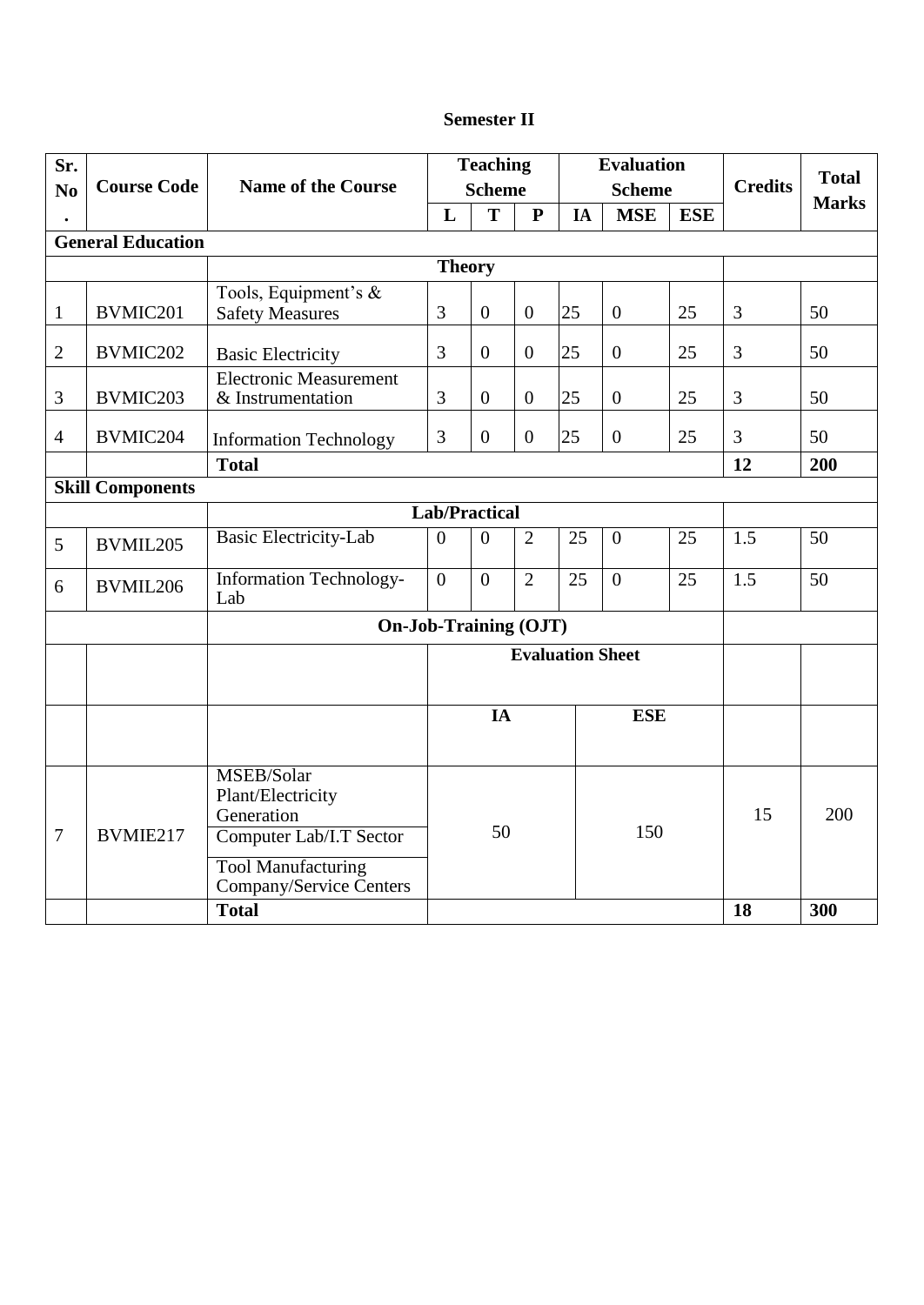# **Syllabus**

# **Name of the Course: B. Voc (Medical Image Technology)**

# **Semester I**

| <b>Subject Name: Communication Skill</b>                                                                                                                 |                                                                                       |  |  |  |
|----------------------------------------------------------------------------------------------------------------------------------------------------------|---------------------------------------------------------------------------------------|--|--|--|
| Course Code: BVMIC101                                                                                                                                    | Semester: I                                                                           |  |  |  |
| Weekly Teaching Hours: TH: 03 Tut: 00                                                                                                                    | Scheme of Marking TH: 25, IA: 25, Total: 50                                           |  |  |  |
| <b>TH Exam Duration: 01 Hours</b>                                                                                                                        | Scheme of Marking PR: --                                                              |  |  |  |
| Credit:3                                                                                                                                                 |                                                                                       |  |  |  |
|                                                                                                                                                          | <b>Objective:</b> To understand the essentials of the communication process, identify |  |  |  |
| potential communication problems, construct productive approaches to communication, and develop<br>strategies to develop effective communication skills. |                                                                                       |  |  |  |

| <b>Content</b> |                                                                                                                                                                                                                                                                    | <b>Hours</b> |
|----------------|--------------------------------------------------------------------------------------------------------------------------------------------------------------------------------------------------------------------------------------------------------------------|--------------|
| $ Unit - I $   | <b>Fundamentals of Communication</b>                                                                                                                                                                                                                               | 09           |
|                | Definitions of Communication, Communication Cycle (Sender, Idea,<br>Encoding, Message, Channel, Receiving, Receiver, Feedback, etc), Process of<br>Communication, Principles of Effective Communication, Types<br>-of<br>Communication, Barriers of Communication. |              |
| Unit $-$ II    | Body Language & Non-Verbal Communication                                                                                                                                                                                                                           | 09           |
|                | Non-Verbal Codes of Communication, (Kinesics, Proxemics, Chronemics,<br>Haptics, Vocalics, Artefacts), Aspects of Body Language (Facial Expressions,<br>Eye Contact, Gesture, Posture, Dress & Appearance, Silence, Voice<br>Modulations, etc).                    |              |
| $Unit - III$   | <b>Phonetics &amp; Effective Speaking</b>                                                                                                                                                                                                                          | 09           |
|                | Phonetics: A. B. C., Organs of Speech, List of Phonetic Alphabets,<br>Pronunciation Techniques (Volume, Pace, Pitch, Articulation, Pauses, Fluency,<br>etc.), The Art of Public Speaking, Telephone Etiquettes.                                                    |              |
| $Unit - IV$    | <b>Drafting Skills</b>                                                                                                                                                                                                                                             | 09           |
|                | Job Application & Resume, Office Drafting (Notice, Memo, Email), Letter<br>Writing (Inquiry, Order, Complaint & Adjustment), Report Writing (Progress<br>Report, Accident Report, etc).                                                                            |              |

| <b>Books</b>                           |                                                                           |                                                              |
|----------------------------------------|---------------------------------------------------------------------------|--------------------------------------------------------------|
| <b>Name of Authors</b>                 | <b>Title of the Book</b>                                                  | <b>Publisher</b>                                             |
| Meenakshi Raman and<br>Sangeeta Sharma | <b>Technical Communication Principles and</b><br>Practice, Third Edition. | <b>OXFORD</b> University<br>New<br>Press,<br>Delhi.<br>2015. |
| Rutherford                             | Basic Communication Skills, ,                                             | A Pearson<br>Education,<br>New Delhi.                        |
| R. C. Sharma and Krishna<br>Mohan,     | <b>Business</b><br>Correspondence<br>and<br>Writing,                      | Report Tata McGraw<br>Hill.                                  |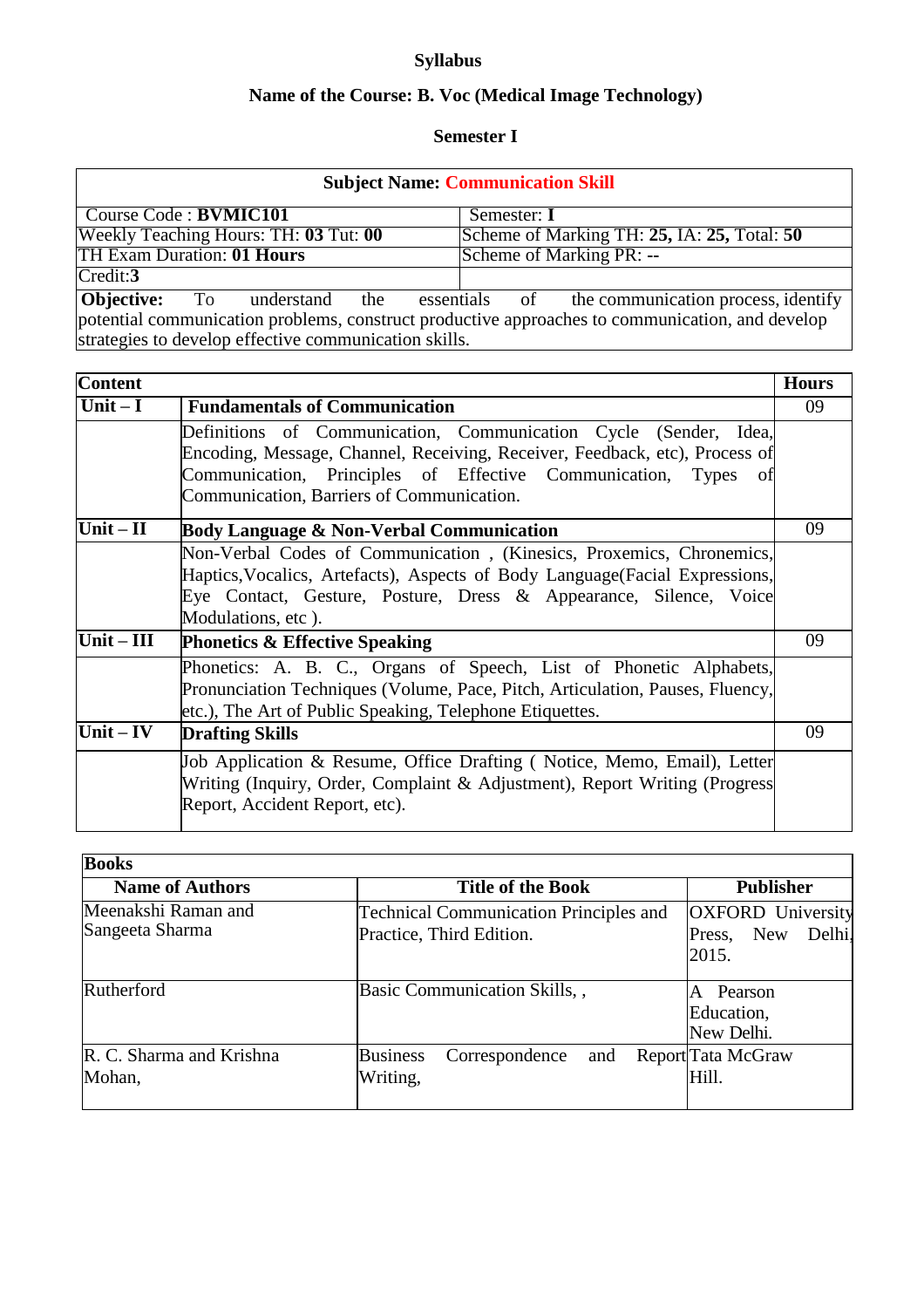### **Subject Name: Applied Physics**

| Course Code : <b>BVMIC102</b>         | Semester: I                                 |
|---------------------------------------|---------------------------------------------|
| Weekly Teaching Hours: TH: 03 Tut: 00 | Scheme of Marking TH: 25, IA: 25, Total: 50 |
| TH Exam Duration: 01 Hours            | Scheme of Marking PR: --                    |
| Credit:3                              |                                             |
| $\sim$                                |                                             |

#### **Objectives:**

- 1. To know the unit  $&$  dimensions for physical quantities
- 2. To understand the basics of heat
- 3. To understand the basics of ultrasonic waves
- 4. To understand the basics of optics
- 5. To understand the basics of illumination
- 6. To understand the basics of radiation

| <b>Content</b>                       |                                                                                                                                                                                                        | <b>Hours</b> |
|--------------------------------------|--------------------------------------------------------------------------------------------------------------------------------------------------------------------------------------------------------|--------------|
| Unit $-I$                            | <b>Unit and dimensions</b>                                                                                                                                                                             | 04           |
|                                      | M.K.S. fundamentals & derived units, S.I. base units supplementary units and<br>derived units, Dimensions of various physical quantities, uses of dimensional<br>analysis.                             |              |
| Unit $-$ II                          | <b>Heat</b>                                                                                                                                                                                            | 06           |
|                                      | Temperature and its measurement, thermoelectric, platinum resistance<br>thermometers and pyrometers. Conduction through compound media and laws<br>of radiations.                                      |              |
| Unit $-$ III                         | <b>Ultrasonic</b>                                                                                                                                                                                      | 05           |
|                                      | Productions of ultrasonic waves by magnetostriction and piezo-electric effect,<br>application of ultrasonics in industry.                                                                              |              |
| $\overline{\text{Unit}} - \text{IV}$ | <b>Optics</b>                                                                                                                                                                                          | 06           |
|                                      | Nature of light, reflection and refraction of a wave from a plane surface.<br>Overhead projector and Epidiascope, introduction to X-rays, properties and<br>application in industry and medical field. |              |
| Unit $-\mathbf{V}$                   | <b>Illumination</b>                                                                                                                                                                                    | 07           |
|                                      | Introduction of Light, Types of illumination, Lighting systems, Lighting<br>Scheme, Measurement of Light, Laws of illumination.                                                                        |              |
| Unit $-VI$                           | <b>Radiation</b>                                                                                                                                                                                       | 08           |
|                                      | Principle of radiation detection-Basic principles of ionization chambers,<br>proportional counters, G.M counters and scintillation detectors.                                                          |              |

| <b>Books</b>                       |                                         |                         |  |  |
|------------------------------------|-----------------------------------------|-------------------------|--|--|
| <b>Name of Authors</b>             | <b>Title of the Book</b>                | <b>Publisher</b>        |  |  |
| Sanjay D Jain and<br>Sunil M Pande | <b>Applied Physics</b>                  | <b>University Press</b> |  |  |
| Jack L. Lindsey                    | <b>Applied Illumination Engineering</b> | The Fairmont<br>Press   |  |  |
| Dr. P.G, Kshirsagar                | <b>Engineering Physics</b>              | S.Chand<br>publication  |  |  |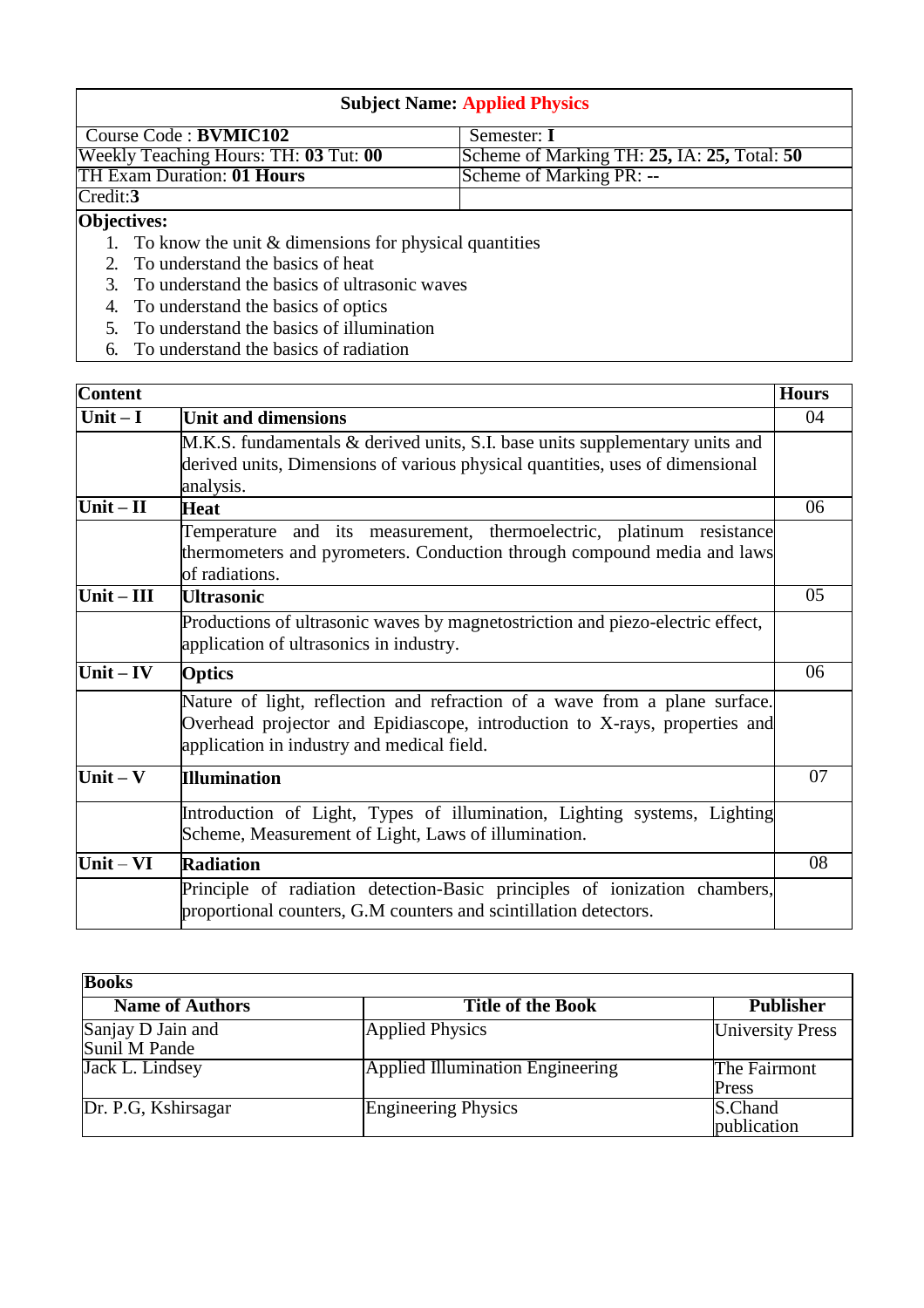# **Subject Name: Applied Biology**

| Course Code : <b>BVMIC103</b>         | Semester: I                                 |
|---------------------------------------|---------------------------------------------|
| Weekly Teaching Hours: TH: 03 Tut: 00 | Scheme of Marking TH: 25, IA: 25, Total: 50 |
| <b>TH Exam Duration: 01 Hours</b>     | Scheme of Marking PR: --                    |
| Credit:3                              |                                             |
| <b>Objectives:</b>                    |                                             |

- 1. To understand the basics of cell
- 2. To know anatomy & physiology of human body

| <b>Content</b> |                                                                                                                                                                                                                                                                                                                                                                                                                                                                    | <b>Hours</b> |
|----------------|--------------------------------------------------------------------------------------------------------------------------------------------------------------------------------------------------------------------------------------------------------------------------------------------------------------------------------------------------------------------------------------------------------------------------------------------------------------------|--------------|
| $Unit - I$     | <b>Cell</b>                                                                                                                                                                                                                                                                                                                                                                                                                                                        | 08           |
|                | The Unit of Life Cell theory and cell as the basic unit of life: Structure of<br>prokaryotic and eukaryotic cells; Plant cell and animal cell; cell envelope; cell<br>membrane, cell wall; cell organelles - structure and function; endomembrane<br>endoplasmic reticulum, Golgi bodies, lysosomes, vacuoles;<br>system,<br>mitochondria, ribosomes, plastids, micro bodies; cytoskeleton, cilia, flagella,<br>centrioles (ultrastructure and function); nucleus. |              |
| $Unit - II$    | <b>Anatomy &amp; Physiology of Human Body</b>                                                                                                                                                                                                                                                                                                                                                                                                                      | 06           |
|                | Definition,<br>Anatomical<br>(Sectional)<br>Anatomical<br>terms<br>planes,<br>relationships/terminology) position (supine, prone. Recumbent, lithotomy,<br>coronal, sagital Tissues, Glands and membranes, Homeostasis.                                                                                                                                                                                                                                            |              |
| $Unit - III$   | Cardiovascular and respiratory system                                                                                                                                                                                                                                                                                                                                                                                                                              | 08           |
|                | Structure and physiology of Human Heart, cardiac muscles and cardiac cycle<br><b>Respiratory System</b> Physiological Anatomy of respiratory tract, physiology<br>of respiration, different pulmonary volumes, Artificial Respiration.                                                                                                                                                                                                                             |              |
| Unit $-$ IV    | <b>Digestive System</b>                                                                                                                                                                                                                                                                                                                                                                                                                                            | 08           |
|                | Introduction, structure and function of digestive organs Pharynx, esophagus,<br>Stomach, Intestines, Liver & Pancreas.                                                                                                                                                                                                                                                                                                                                             |              |
| Unit $-$ V     | <b>Endocrinology and Reproductive System</b>                                                                                                                                                                                                                                                                                                                                                                                                                       | 06           |
|                | Hormones, Homeostasis, Pituitary Gland, Thyroid Gland, Parathyroid Gland,<br>and Endocrine function of pancreas, Adrenal hormones, Local Hormones Male<br>reproductive system, Female reproductive system, Menstrual Cycle, Fertility<br>Control.                                                                                                                                                                                                                  |              |

| <b>Books</b>                    |                                    |                  |  |  |
|---------------------------------|------------------------------------|------------------|--|--|
| <b>Name of Authors</b>          | <b>Title of the Book</b>           | <b>Publisher</b> |  |  |
| Priya Ranganath<br>Leelavathy N | Basic in Human Anatomy             | Jaypee           |  |  |
| Govind Chavhan                  | Cross Sectional Anatomy CT and MRI | Jaypee           |  |  |
| B.D.Chaurasia                   | <b>Human Anatomy</b>               | <b>CBS</b>       |  |  |
| Ross & Wilson                   | Anatomy & Physiology               | Elsevier         |  |  |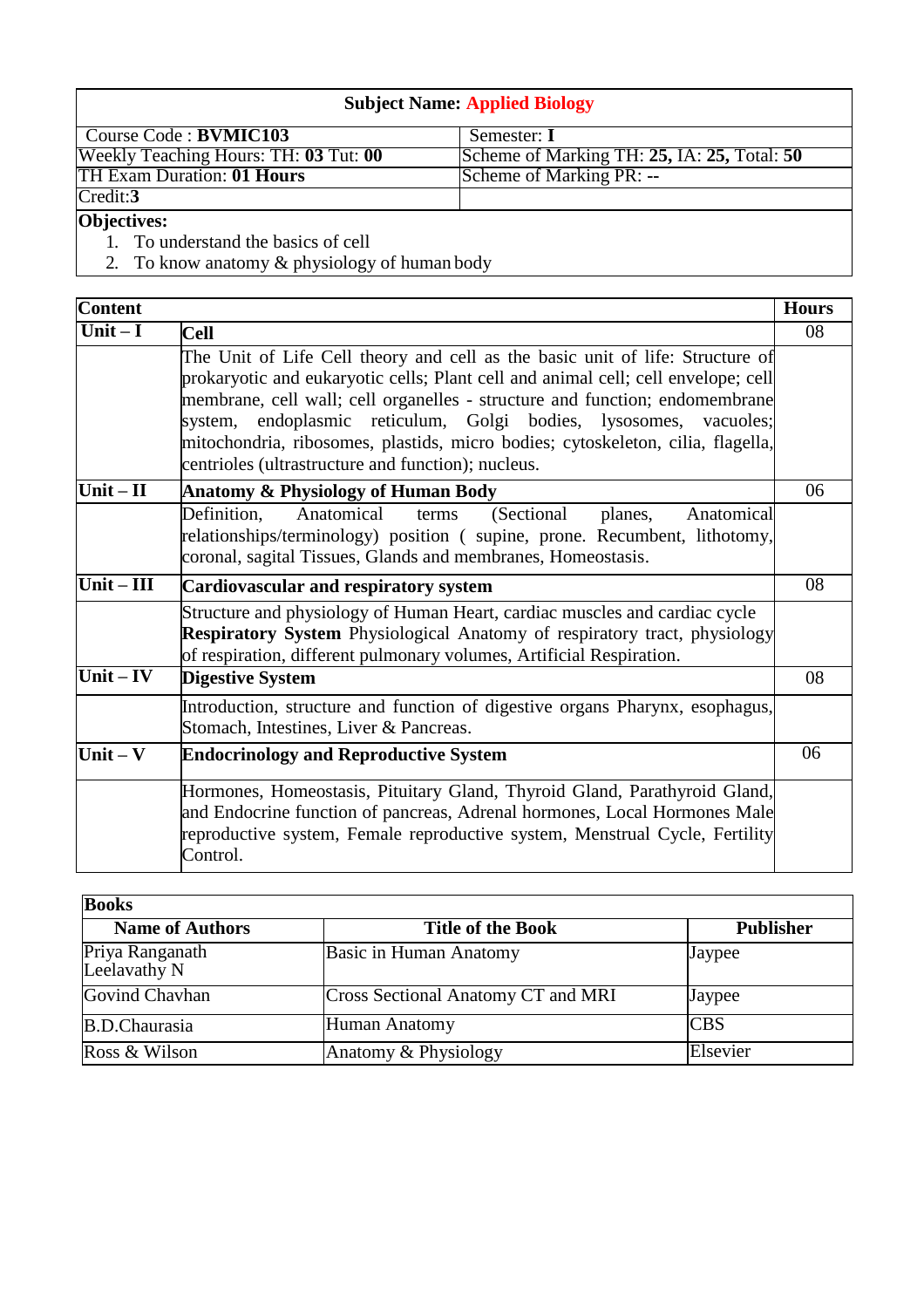| <b>Subject Name: Basic Electronics</b>       |                                             |  |  |
|----------------------------------------------|---------------------------------------------|--|--|
| Course Code: BVMIC104                        | Semester: I                                 |  |  |
| Weekly Teaching Hours: TH: 03 Tut: 00        | Scheme of Marking TH: 25, IA: 25, Total: 50 |  |  |
| <b>TH Exam Duration: 01 Hours</b>            | Scheme of Marking PR: --                    |  |  |
| Credit:3                                     |                                             |  |  |
| Objectives:                                  |                                             |  |  |
| 1. To know basics of CRO $&$ its application |                                             |  |  |

- 2. To understand the basics of semiconductor devices
- 3. To understand the working and application of transistor
- 4. To familiarize with soldering  $&$  de-soldering of electronic devices

| <b>Content</b>                      |                                                                                                                                                                                                                                                                                                                                                                                                                                                                                     | <b>Hours</b> |
|-------------------------------------|-------------------------------------------------------------------------------------------------------------------------------------------------------------------------------------------------------------------------------------------------------------------------------------------------------------------------------------------------------------------------------------------------------------------------------------------------------------------------------------|--------------|
| $\overline{\text{Unit} - \text{I}}$ | Overview of atomic particles and CRO                                                                                                                                                                                                                                                                                                                                                                                                                                                | 06           |
|                                     | Brief History of Electronics. Atom and its elements, Electron, Force, Field<br>intensity, Potential, Energy, current Electric field, Magnetic field, Motion of<br>charged particles in electric and magnetic field. Overview of CRO, Electronic<br>and Magnetic deflection in CRO, Applications.                                                                                                                                                                                    |              |
| Unit $-$ II                         | <b>Semiconductor Devices.</b>                                                                                                                                                                                                                                                                                                                                                                                                                                                       | 08           |
|                                     | Semiconductor materials, Metals and Semiconductors and Photo- electric<br>emission.N -type and P-type semiconductor, Effects of temperature on<br>Conductivity of semiconductor. PN junction diode, depletion layer, Forward<br>& Reverse bias, V-I Characteristic, Effects of temperature, Zener diode, Types<br>and applications of diode. Diode as a rectifier, Half wave and full wave<br>rectification, Zener diode Regulator. Introduction to Filters, Clippers,<br>Clampers. |              |
| $Unit - III$                        | <b>Bipolar junction transistor</b>                                                                                                                                                                                                                                                                                                                                                                                                                                                  | 08           |
|                                     | Operation of NPN and PNP transistors, Biasing of BJT. CB, CE and CC<br>configuration. Introduction to FET, JFET, MOSFET,<br><b>CMOS and VMOS</b>                                                                                                                                                                                                                                                                                                                                    |              |
| Unit $-$ IV                         | <b>Transistor amplifier and applications</b>                                                                                                                                                                                                                                                                                                                                                                                                                                        | 06           |
|                                     | Introduction, Single and Multi-stage amplifiers Introduction to Oscillators<br>Introduction to Thyristors, PNPN diode, SCR, LASCR, DIAC, TRIAC.                                                                                                                                                                                                                                                                                                                                     |              |
| Unit $-$ V                          | <b>Soldering and De-soldering basic components</b>                                                                                                                                                                                                                                                                                                                                                                                                                                  | 08           |
|                                     | Soldering tools, different types of soldering guns related to temperature and<br>wattages, Soldering materials and their grading, soldering and De soldering<br>components on PCB, Safety precautions while Soldering & De soldering, join<br>the PCB track and test, check for continuity of PCB, PCB applications.                                                                                                                                                                |              |

| <b>Books</b>                                |                                                       |                         |
|---------------------------------------------|-------------------------------------------------------|-------------------------|
| <b>Name of Authors</b>                      | <b>Title of the Book</b>                              | <b>Publisher</b>        |
| R.S. Sedha                                  | <b>Applied Electronics</b>                            | S. Chand                |
| Bruce R. Archambeault<br>and James Drewniak | PCB Design for Real-World EMI Control                 | <b>Springer Science</b> |
| Kraig Mitzner                               | Complete PCB Design Using OrCad Capture and<br>Layout | Newnes Pub              |
| V.K. Mehta, Rohit Mehta                     | Principles of Electronics                             | S. Chand                |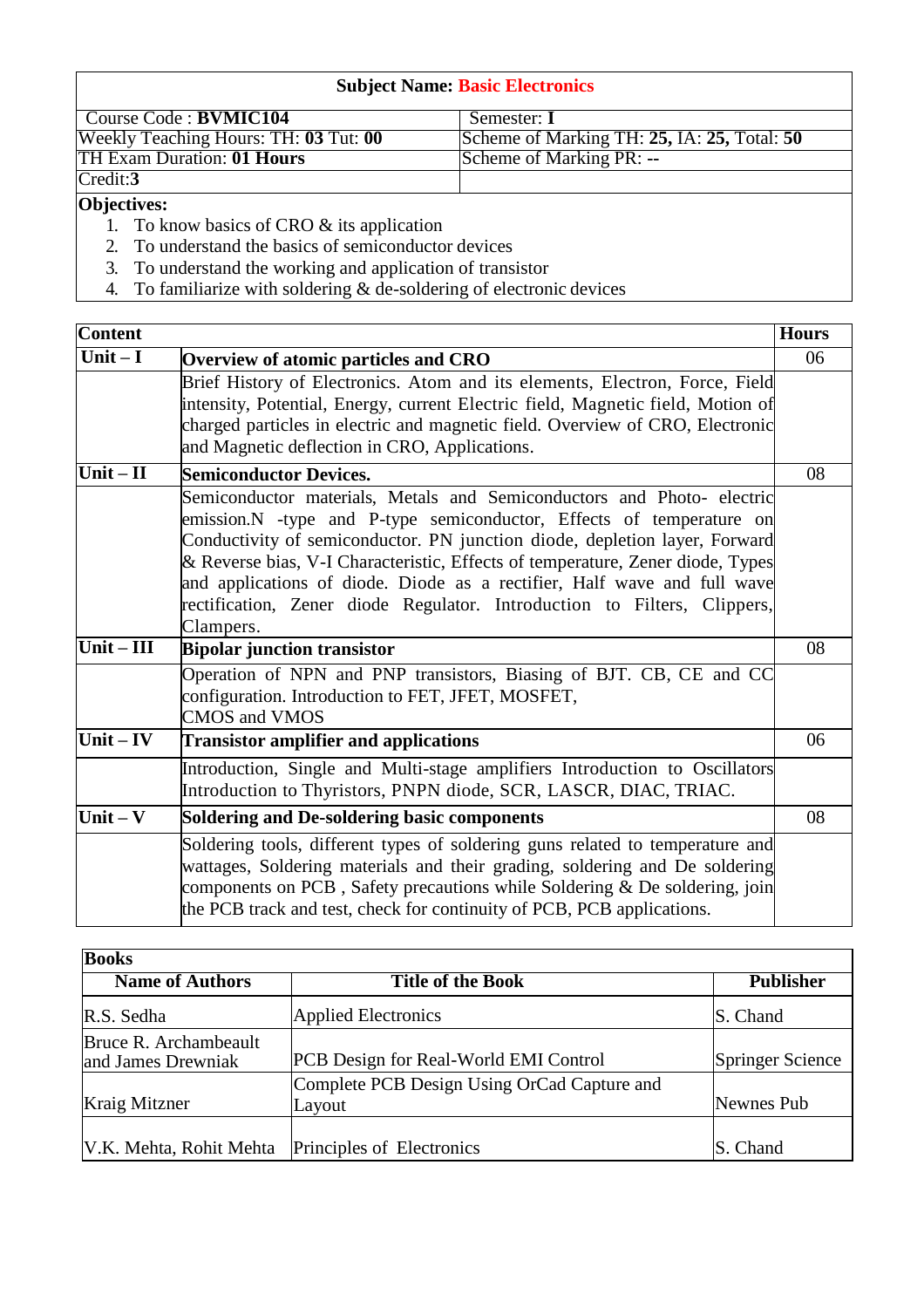| <b>Subject Name: Applied Physics-Lab</b>                                   |  |  |
|----------------------------------------------------------------------------|--|--|
| Course Code : <b>BVMIL105</b><br>Semester: I                               |  |  |
| <b>Weekly Practicals: PR: 02 Tut: 00</b><br>Scheme of Marking TH: --       |  |  |
| Scheme of Marking PR: 25, IA: 25, Total: 50<br><b>TH Exam Duration: --</b> |  |  |
| Credit:1.5                                                                 |  |  |
|                                                                            |  |  |

#### **Content**

### **Objectives:**

- 1. To know the unit  $&$  dimensions for physical quantities
- 2. To understand the basics of heat
- 3. To understand the basics of ultrasonic waves
- 4. To understand the basics of optics
- 5. To understand the basics of illumination
- 6. To understand the basics of radiation

### **List of Practical: (Perform any 10 practical)**

- 1. To get familiarize with laboratory and its equipment's.
- 2. Find the length ,diameter of the specimen by vernier caliper
- 3. To find the area of cross section using micro meter screw gauge
- 4. Calibration of thermocouple
- 5. Determine thermal conductivity of conductor using thermocouple.
- 6. Determination of thermal conductivity of a good conductor by Forbe'smethod
- 7. Determination of Velocity ofUltrasonic waves in a given liquid using Ultrasonic Interferometer
- 8. Determination of wavelength of ultrasonic waves using Kundt's tube method
- 9. Determination of focal spot size of diagnostic X-raytube
- 10. Conduct illumination level assessment in workplace using lux meter.
- 11. Fit the given lamp in the selected mounting.
- 12. Interpret the polar curves of the given type of lamp and verify it using the lux meter
- 13. Measure the illumination output of different lamps and compare it with their wattage.
- 14. Congruence of Radiation and Optical field and beam.
- 15. Consistency of Radiation Output.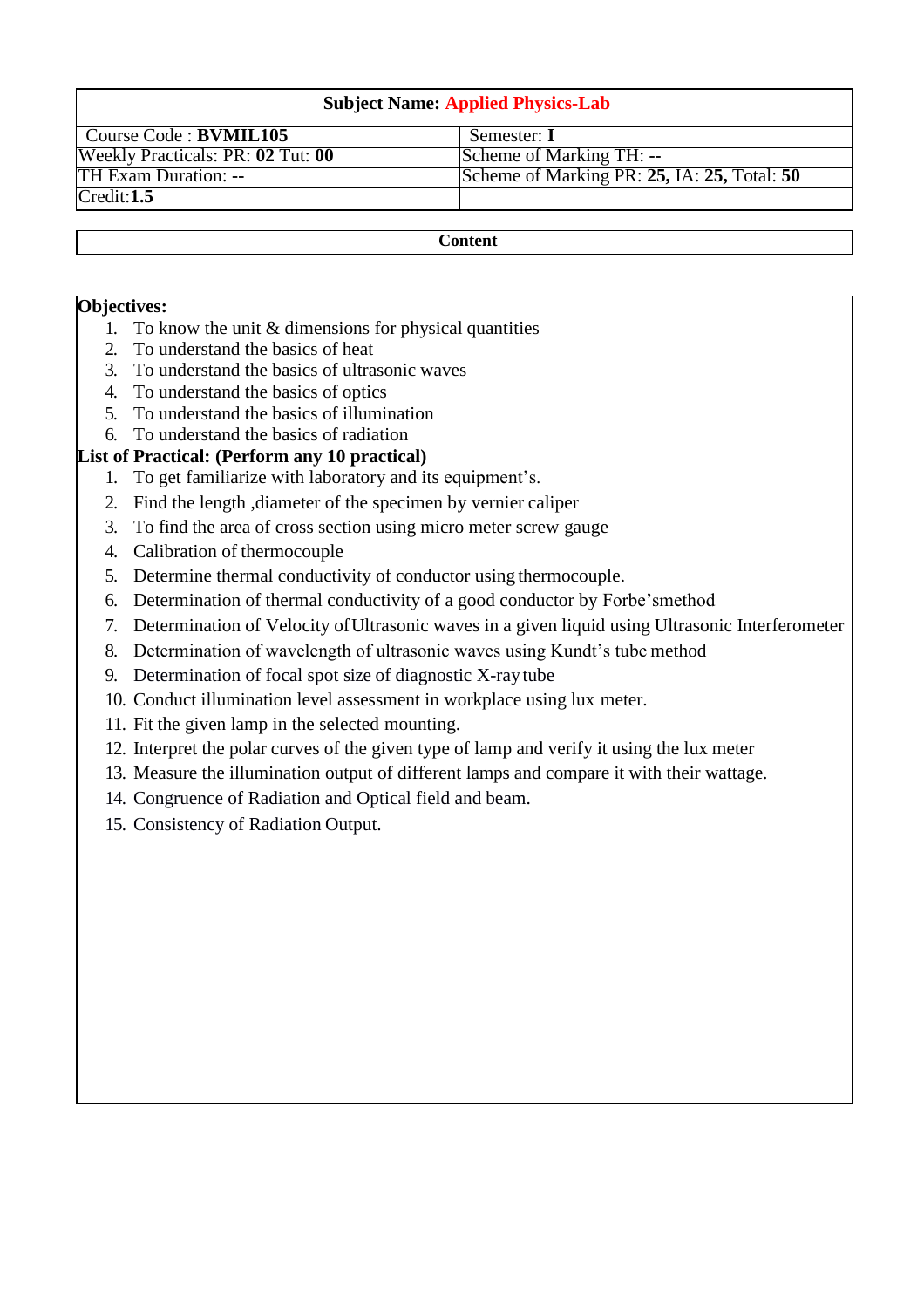| <b>Subject Name: Basic Electronics Lab</b> |                                             |  |
|--------------------------------------------|---------------------------------------------|--|
| Course Code : <b>BVMIL106</b>              | Semester: I                                 |  |
| Weekly Practicals: PR: 02 Tut: 00          | Scheme of Marking TH: --                    |  |
| <b>TH Exam Duration: --</b>                | Scheme of Marking PR: 25, IA: 25, Total: 50 |  |
| Credit:1.5                                 |                                             |  |

#### **Content**

### **Objectives:**

- 1. To know basics of CRO & its application
- 2. To understand the basics of semiconductor devices
- 3. To understand the working and application of transistor
- 4. To familiarize with soldering  $&$  de-soldering of electronic devices

### **List of Practical: (Perform any 10 practical)**

- 1. Study of Resistance measurement using color code
- 2. Measurement of accuracy of voltage using power supply and digital millimeters
- 3. Measure current, voltage and resistance measurement using of Multi-meter
- 4. Study of working principle of Signal Generator and measurement of amplitude, time period and Frequency of signal using Oscilloscope.
- 5. Study of V-I Characteristic of Zener Diode. And use of Zener Diode as voltage regulator.
- 6. Test the performance of half wave rectifier with and without filtercircuit.
- 7. Test the performance of Full wave rectifier with and without filtercircuit.
- 8. Study CE configuration for NPN and PNP transistors and measurement of voltage and current gain.
- 9. Study CB configuration for NPN and PNP transistors and measurement of voltage and current gain.
- 10. Study CC configuration for NPN and PNP transistors and measurement of voltage and current gain.
- 11. Study of working of single layer PCB manufacturing
- 12. Test and troubleshoot the given PCB.
- 13. Perform soldering and disordering of components on PCB
- 14. Perform soldering and disordering of SMD's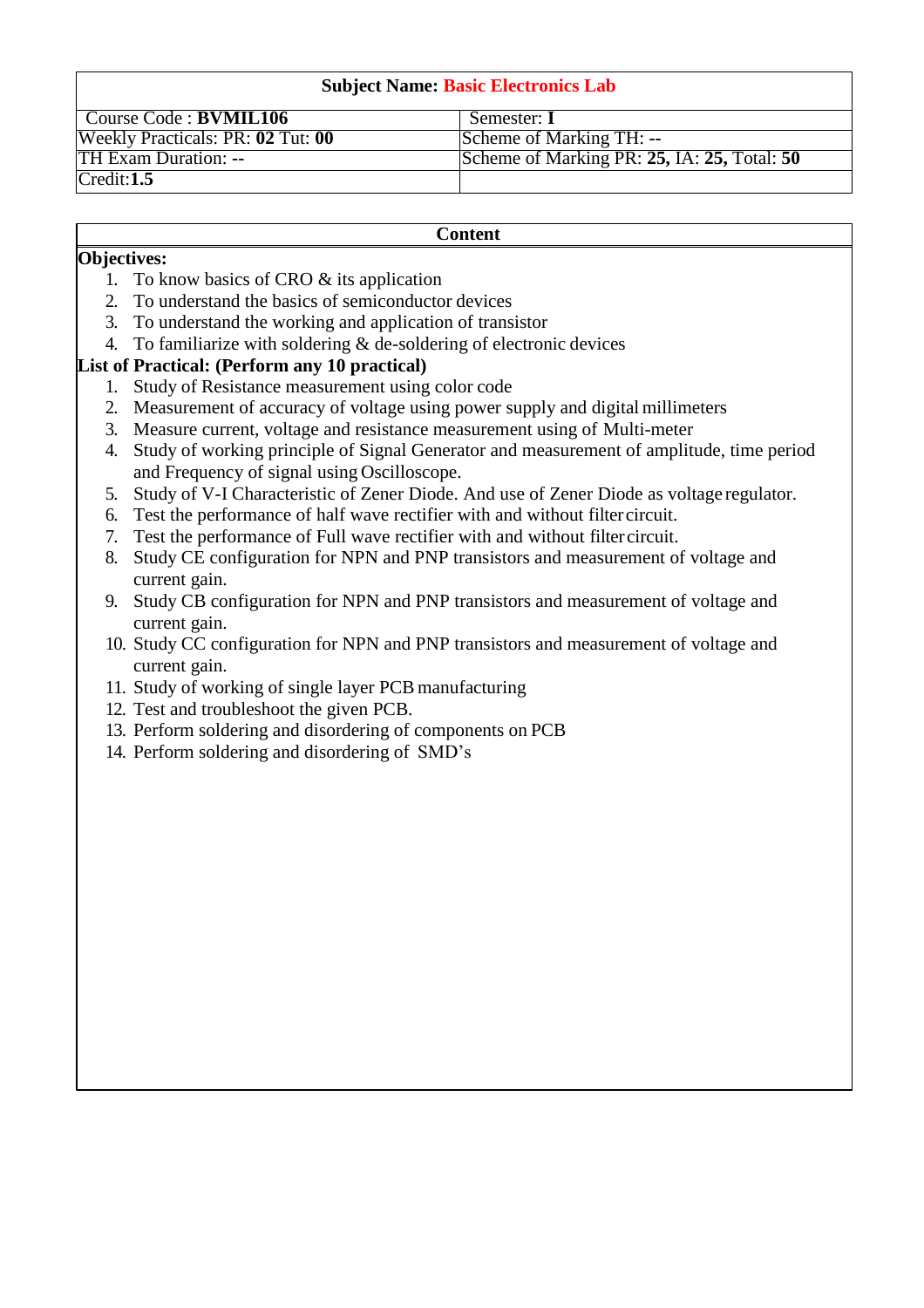# **On-Job-Training (OJT)**

| <b>Subject Name:</b><br><b>Applied Physics Labs/Physics Industry</b><br><b>Electronics Lab/Electronics Industry Biology</b> |                                               |  |  |  |
|-----------------------------------------------------------------------------------------------------------------------------|-----------------------------------------------|--|--|--|
|                                                                                                                             | <b>Lab/Bioscience Department</b>              |  |  |  |
| Course Code: BVMIE117                                                                                                       | Semester: I                                   |  |  |  |
| Weekly Skilling Hours: PR: 24 Tut: 00                                                                                       | Scheme of Marking TH: 00, IA: 00, Total: 00   |  |  |  |
| <b>PR Exam Duration: 06 Hours</b>                                                                                           | Scheme of Marking PR: 200, IA: 00, Total: 200 |  |  |  |
| Credit:15                                                                                                                   |                                               |  |  |  |
|                                                                                                                             |                                               |  |  |  |
|                                                                                                                             |                                               |  |  |  |
|                                                                                                                             |                                               |  |  |  |
|                                                                                                                             |                                               |  |  |  |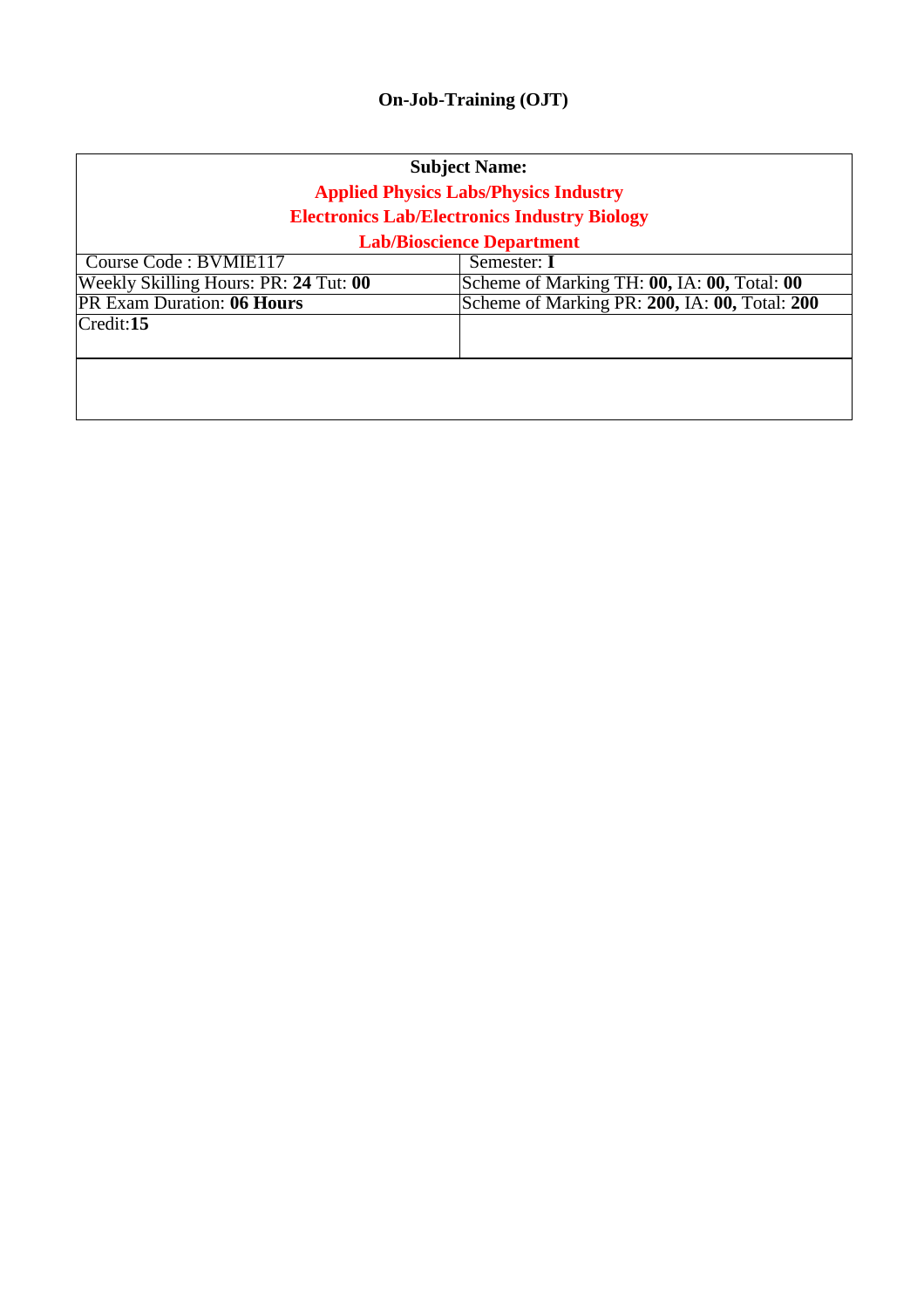# **Syllabus**

# **Name of the Course: B. Voc (Medical Image Technology)**

### **Semester II**

| <b>Subject Name: Tools, Equipment's &amp; Safety Measures</b>          |                                             |  |  |
|------------------------------------------------------------------------|---------------------------------------------|--|--|
| Course Code : BVMIC201                                                 | Semester: II                                |  |  |
| Weekly Teaching Hours: TH: 03 Tut: 00                                  | Scheme of Marking TH: 25, IA: 25, Total: 50 |  |  |
| <b>TH Exam Duration: 01 Hours</b><br>Scheme of Marking PR: --          |                                             |  |  |
| Credit:3                                                               |                                             |  |  |
| Objectives:                                                            |                                             |  |  |
| 1. To know the basics of cables $&$ connectors                         |                                             |  |  |
| 2. To use tools $&$ equipment's for measuring human physical parameter |                                             |  |  |
| 3. To know the ESD clothing                                            |                                             |  |  |

| <b>Content</b> |                                                                                                                                                                                                                                                                                                                          | <b>Hours</b> |
|----------------|--------------------------------------------------------------------------------------------------------------------------------------------------------------------------------------------------------------------------------------------------------------------------------------------------------------------------|--------------|
| Unit $-I$      | <b>Cables &amp; Connectors</b>                                                                                                                                                                                                                                                                                           | 09           |
|                | Non-Metallic Sheathed Cable Un grounded & Grounded Power Supply<br>Cable.Metallic Sheathed Cable.Multi-Conductor Cable. Coaxial Cable.<br>Unshielded Twisted Pair Cable. Shielded twisted pair cable. Ribbon Cable.<br>Armored & Unarmored Cable. Twin-Lead Cable. Twin axial Cable. Optical<br>fiber cable, Connectors. |              |
| Unit $-II$     | Tools & Equipment                                                                                                                                                                                                                                                                                                        | 09           |
|                | Types of tools & equipment required and deployed in manufacturing, installing<br>& servicing, General maintenance of tools/equipment and recalibration of Test<br>equipment, General safety and common-sense safety.                                                                                                     |              |
| $Unit - III$   | <b>ESD Clothing</b>                                                                                                                                                                                                                                                                                                      | 09           |
|                | What to wear, how to wear, PPE, Usage $\&$ benefits of PPE, Types $\&$ usage of<br>various PPE, Maintenance of PPE.                                                                                                                                                                                                      |              |
| Unit $-$ IV    | <b>Clean Room Environment</b>                                                                                                                                                                                                                                                                                            | 09           |
|                | Do's and Don't , Shop Floor Discipline.                                                                                                                                                                                                                                                                                  |              |

| <b>Books</b>           |                                                |                    |  |  |
|------------------------|------------------------------------------------|--------------------|--|--|
| <b>Name of Authors</b> | <b>Title of the Book</b>                       | <b>Publisher</b>   |  |  |
|                        | Cable Assemblies, Cables, Connectors and       | International      |  |  |
|                        | <b>Passive Microwave Components: Screening</b> | Electro technical  |  |  |
|                        | Attenuation Measurement by the                 | Commission         |  |  |
|                        | <b>Reverberation Chamber Method</b>            |                    |  |  |
| William G. Duff        | Cables and Connector                           | <b>IET</b> Digital |  |  |
|                        |                                                | Library            |  |  |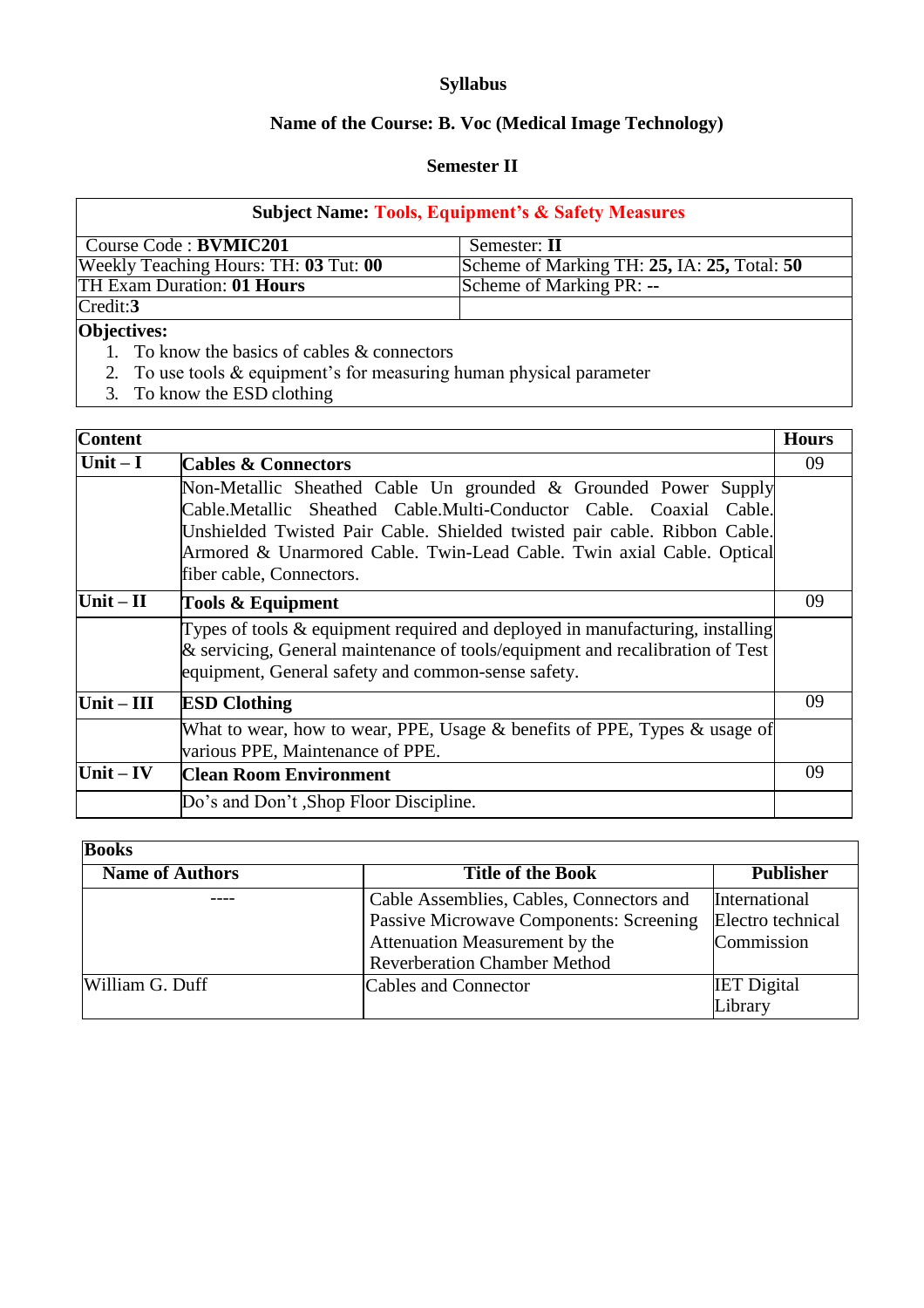### **Subject Name: Basic Electricity**

| Course Code : <b>BVMIC202</b>         | Semester: II                                |
|---------------------------------------|---------------------------------------------|
| Weekly Teaching Hours: TH: 03 Tut: 00 | Scheme of Marking TH: 25, IA: 25, Total: 50 |
| TH Exam Duration: 01 Hours            | Scheme of Marking PR: --                    |
| Credit:3                              |                                             |
| <b>Objectives:</b>                    |                                             |

- 1. To know the basics of electricity
- 2. To understand basic laws of d.c. circuits
- 3. To understand the basics of electromagnetic effect
- 4. To understand the working of a.c. circuits

| <b>Content</b>        |                                                                                                                                                                                                                                                                                                                                                                        | <b>Hours</b> |
|-----------------------|------------------------------------------------------------------------------------------------------------------------------------------------------------------------------------------------------------------------------------------------------------------------------------------------------------------------------------------------------------------------|--------------|
| Unit $-I$             | <b>Current Electricity:</b>                                                                                                                                                                                                                                                                                                                                            | 05           |
|                       | Definition of Resistance, Voltage, Current, Power, Energy and their units,<br>Temperature variation of resistance, Difference between AC and DC voltage<br>and current.                                                                                                                                                                                                |              |
| Unit $-\overline{II}$ | D.C. Circuits:                                                                                                                                                                                                                                                                                                                                                         | 07           |
|                       | Ohm's Law, Series - parallel resistance circuits, calculation of equivalent<br>resistance, Kirchhoff's Laws and their applications.                                                                                                                                                                                                                                    |              |
| $Unit - III$          | <b>Electric Cell</b>                                                                                                                                                                                                                                                                                                                                                   | 06           |
|                       | Primary cell, wet cell, dry cell, battery, Li-ion battery, series and parallel<br>connections of cells, Secondary cells, Lead Acid Cell, Discharging and<br>recharging of cells, preparation of electrolyte, care and maintenance of<br>secondary cells.                                                                                                               |              |
| Unit $-$ IV           | <b>Capacitors:</b>                                                                                                                                                                                                                                                                                                                                                     | 06           |
|                       | Capacitor and its capacity, Concept of charging and Discharging of capacitors,<br>Types of Capacitors and their use in circuits, Series and parallel connection of<br>capacitors, Energy stored in a capacitor.                                                                                                                                                        |              |
| Unit $-$ V            | <b>Electromagnetic Effects:</b>                                                                                                                                                                                                                                                                                                                                        | 06           |
|                       | Permanent magnets and Electromagnets, their construction and use, Polarities<br>of an electromagnet and rules for finding them. Faraday's Laws of<br>Electromagnetic Induction, dynamically induced e.m.f., inductance and its<br>unit. Mutually induced e.m.f., its magnitude and direction, Energy stored in an<br>inductance. Principles and construction of dynamo |              |
| Unit $-VI$            | <b>A.C Circuits</b>                                                                                                                                                                                                                                                                                                                                                    | 06           |
|                       | Generation of A.C. voltage, its generation and wave shape. Cycle, frequency,<br>peak value capacitance, Q factor of R.L.C. series circuits. R.M.S. value, form<br>factor, crest factor, Phase difference, power and power factor, A.C. Series<br>Circuits with (i) resistance and inductance (ii) resistance and capacitance and<br>(iii) resistance inductance and    |              |

| <b>Books</b>                                  |                          |                      |  |
|-----------------------------------------------|--------------------------|----------------------|--|
| <b>Name of Authors</b>                        | <b>Title of the Book</b> | <b>Publisher</b>     |  |
| A Text book of Electrical<br>technology Vol-I | Theraja B.L, Theraja A.K | S.Chand              |  |
| <b>Basic Electrical Engineering</b>           | Mittile V.N              | Tata<br>McGraw Hill  |  |
| <b>Fundamentals of Electrical Engg.</b>       | Ashfaq Husan             | Dhanpat Rai &<br>Co. |  |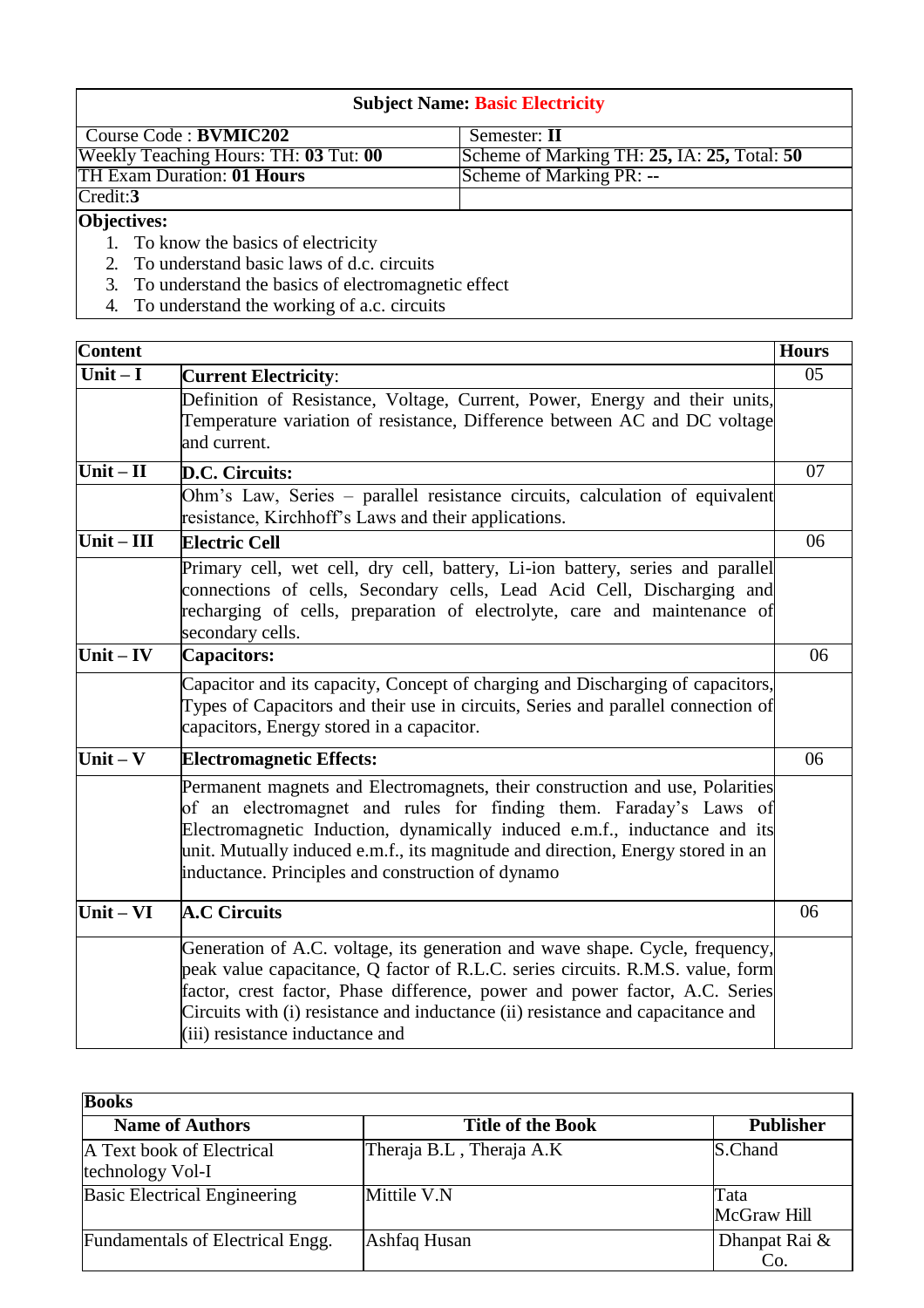# **Subject Name: Electronic Measurement & Instrumentation**

|                                                                                                      | Course Code: BVMIC203                                                                                                         |  |              |
|------------------------------------------------------------------------------------------------------|-------------------------------------------------------------------------------------------------------------------------------|--|--------------|
| Semester: II<br>Scheme of Marking TH: 25, IA: 25, Total: 50<br>Weekly Teaching Hours: TH: 03 Tut: 00 |                                                                                                                               |  |              |
| <b>TH Exam Duration: 01 Hours</b><br>Scheme of Marking PR: --                                        |                                                                                                                               |  |              |
| Credit:3                                                                                             |                                                                                                                               |  |              |
| Objectives:                                                                                          |                                                                                                                               |  |              |
| $1_{-}$                                                                                              | To know the measurement error                                                                                                 |  |              |
| 2.                                                                                                   | To understand the working of analog $\&$ digital meters                                                                       |  |              |
| 3.                                                                                                   | To understand low resistance measuring instruments                                                                            |  |              |
| 4.                                                                                                   | To know the concept of instrument calibration                                                                                 |  |              |
| <b>Content</b>                                                                                       |                                                                                                                               |  | <b>Hours</b> |
| $Unit - I$                                                                                           | Unit, dimensions and standards                                                                                                |  | 06           |
|                                                                                                      | Scientific notations and metric prefixes. SI electrical units, SI temperature                                                 |  |              |
|                                                                                                      | scales, Other unit systems, dimension and standards.                                                                          |  |              |
| Unit $-\overline{II}$                                                                                | <b>Measurement Errors</b>                                                                                                     |  | 06           |
|                                                                                                      |                                                                                                                               |  |              |
|                                                                                                      | Gross error, systematic error, absolute error and relative error, accuracy,                                                   |  |              |
|                                                                                                      | precision, resolution and significant figures, Measurement error combination,                                                 |  |              |
|                                                                                                      | basics of statistical analysis.                                                                                               |  |              |
| $Unit - III$                                                                                         | Analog meters & Digital meters                                                                                                |  | 06           |
|                                                                                                      | PMMC instrument, galvanometer, DC ammeter, DC voltmeter, series ohm                                                           |  |              |
|                                                                                                      | meter Transistor voltmeter circuits, AC electronic voltmeter. Current                                                         |  |              |
|                                                                                                      | measurement with electronic instruments, probes Digital voltmeter systems,                                                    |  |              |
|                                                                                                      | digital millimeters, digital frequency meter system.                                                                          |  |              |
| $Unit - IV$                                                                                          | Wheatstone bridge, low resistance measurements                                                                                |  | 06           |
|                                                                                                      | Low resistance measuring instruments AC bridge theory, capacitance bridges,                                                   |  |              |
|                                                                                                      | Inductance bridges, and Q meter.                                                                                              |  |              |
| Unit $-$ V                                                                                           | <b>CRO Construction</b>                                                                                                       |  | 06           |
|                                                                                                      | CRT, wave form display, time base, dual trace oscilloscope.                                                                   |  |              |
| $Unit - VI$                                                                                          | <b>Instrument calibration</b>                                                                                                 |  | 06           |
|                                                                                                      | Comparison method, digital multi-meters as standard instrument, calibration<br>Instrument Recorders: X-Y recorders, plotters. |  |              |

| <b>Books</b>                                                                 |                                                      |                     |
|------------------------------------------------------------------------------|------------------------------------------------------|---------------------|
| <b>Name of Authors</b>                                                       | <b>Title of the Book</b>                             | <b>Publisher</b>    |
| Kalsi H S                                                                    | Electronic Instrumentation                           | Mcgraw Higher<br>Ed |
| Albert D. Helfrick, William David<br>Cooper                                  | Modern Electronic Instrumentation and<br>Measurement | PHI                 |
| A Course in Electrical and<br>Electronic Measurements and<br>Instrumentation | A. K. Sawhney, Puneet Sawhney                        | Rai                 |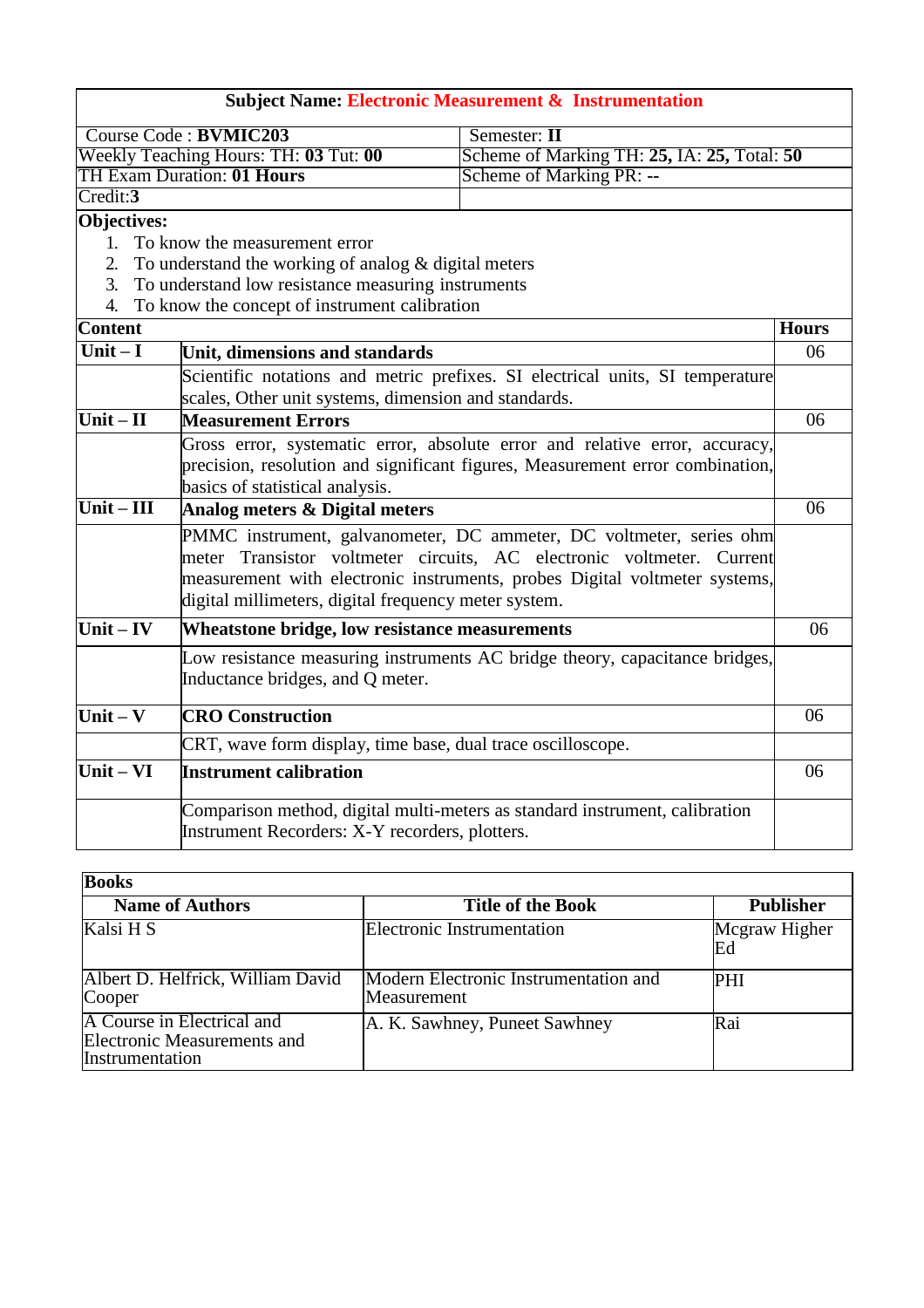| <b>Subject Name: Information Technology</b>                   |                                                                                                                                                                                                                   |                                             |              |
|---------------------------------------------------------------|-------------------------------------------------------------------------------------------------------------------------------------------------------------------------------------------------------------------|---------------------------------------------|--------------|
|                                                               | Course Code: BVMIC204                                                                                                                                                                                             | Semester: II                                |              |
|                                                               | Weekly Teaching Hours: TH: 03 Tut: 00                                                                                                                                                                             | Scheme of Marking TH: 25, IA: 25, Total: 50 |              |
| <b>TH Exam Duration: 01 Hours</b><br>Scheme of Marking PR: -- |                                                                                                                                                                                                                   |                                             |              |
| Credit:3                                                      |                                                                                                                                                                                                                   |                                             |              |
| Objectives:                                                   |                                                                                                                                                                                                                   |                                             |              |
| 1.                                                            | To know computer organization and operating system                                                                                                                                                                |                                             |              |
| 2.                                                            | To know the concept of network and its security                                                                                                                                                                   |                                             |              |
| 3.                                                            | To know & learn the office automation tools and multimedia design                                                                                                                                                 |                                             |              |
| 4.                                                            | To troubleshoot hardware, software and networking issues                                                                                                                                                          |                                             |              |
| <b>Content</b>                                                |                                                                                                                                                                                                                   |                                             | <b>Hours</b> |
| $\overline{\text{Unit} - \text{I}}$                           | Computer Organization & OS: User perspective.                                                                                                                                                                     |                                             | 04           |
|                                                               | Understanding of Hardware. Basics of Operating System.                                                                                                                                                            |                                             |              |
| $Unit - II$                                                   | <b>Networking and Internet</b>                                                                                                                                                                                    |                                             | 06           |
|                                                               | Network Safety concerns, Network Security tools and services, Cyber                                                                                                                                               |                                             |              |
|                                                               | Security, Safe practices on Social networking.                                                                                                                                                                    |                                             |              |
| $\overline{\text{Unit} - \text{III}}$                         | <b>Office automation tools:</b>                                                                                                                                                                                   |                                             | 05           |
|                                                               | Spreadsheet, Word processing, Presentation.                                                                                                                                                                       |                                             |              |
| $Unit - IV$                                                   | Multi Media Design: (Open Source Design Tools).                                                                                                                                                                   |                                             | 06           |
|                                                               | Interface and Drawing Tools in GIMP, Applying Filters, Creating and handling                                                                                                                                      |                                             |              |
|                                                               | multiple layers, Using Stamping and Smudging tools, Importing pictures.                                                                                                                                           |                                             |              |
| Unit - V                                                      | <b>Troubleshooting: Hardware, Software and Networking.</b>                                                                                                                                                        |                                             | 07           |
|                                                               | Commonly encountered problems, (Monitor: No display, KB/Mouse not<br>responding, monitor giving beeps, printer not responding, check for virus,<br>delete temporary files if system is slow, adjust mouse speed). |                                             |              |
| Unit - VI                                                     | <b>Work Integrated Learning IT - ISM</b>                                                                                                                                                                          |                                             | 08           |
|                                                               | Identification of Work Areas, Work Experience.                                                                                                                                                                    |                                             |              |

| <b>Books</b>                         |                          |                       |  |
|--------------------------------------|--------------------------|-----------------------|--|
| <b>Name of Authors</b>               | <b>Title of the Book</b> | <b>Publisher</b>      |  |
| Computer fundamental                 | Goel .Anita              | Pearson<br>Education  |  |
| Computer fundamental                 | Dr. Rajjendra kawale     | Devrao<br>publication |  |
| Microsoft office 2010 for<br>windows | Schwartz Steve           | Pearson<br>Education  |  |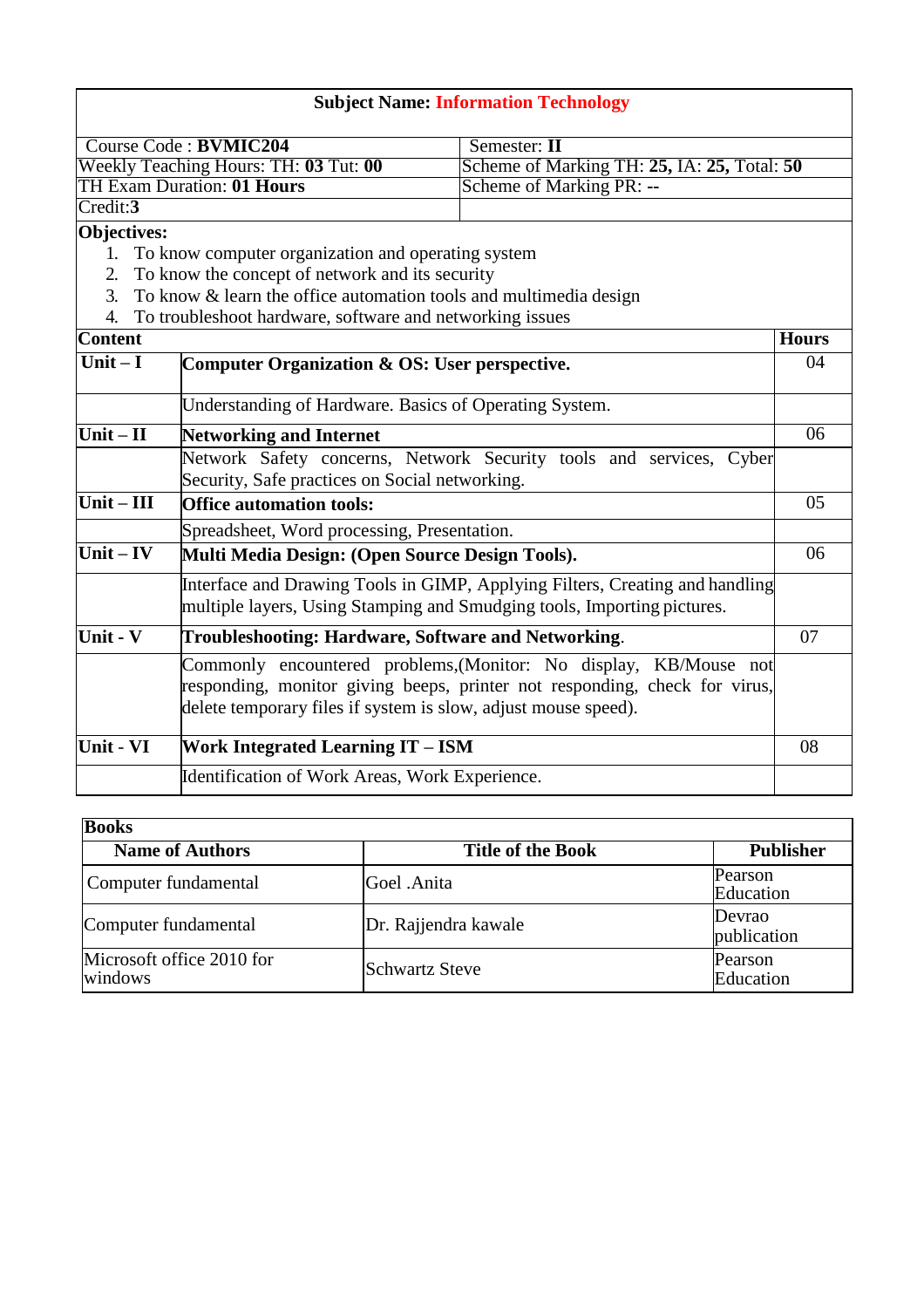### **Subject Name: Basic Electricity-Lab**

| Course Code : <b>BVMIL205</b>     | Semester: II                                |
|-----------------------------------|---------------------------------------------|
| Weekly Practicals: PR: 02 Tut: 00 | Scheme of Marking TH: --                    |
| <b>TH Exam Duration: --</b>       | Scheme of Marking PR: 25, IA: 25, Total: 50 |
| Credit:1.5                        |                                             |

#### **Content**

### **Objectives:**

- 1. To know the basics of electricity
- 2. To understand basic laws of d.c. circuits
- 3. To understand the basics of electromagnetic effect
- 4. To understand the working of a.c. circuits

### **List of Practical: (Perform any 10practical)**

- 1. To know electrical laboratory
	- a) Layout of electrical laboratory
	- b) Prepare charts of electrical safety and to use electrical tools.
- 2. Verification of ohms law.
- 3. Verification of KVL and KCL.
- 4. Study of series resistive circuits.
- 5. Study of parallel resistive circuits.
- 6. Study of series and parallel connection of cells in circuits.
- 7. Preparation of Electrolyte for lead acid battery a n d its charging and measurement of Specific gravity with the help of hydrometer.
- 8. In the series connected circuit determine the equivalent capacitance.
- 9. In the parallel connected circuit determine the equivalent capacitance.
- 10. Charging and Discharging of a capacitor.
- 11. Verification of Faraday's Laws of electromagnetic induction.
- 12. Verification of Torque development in a current carrying coil in magnetic field.
- 13. Study of R.L. series circuit and measurement of power and power factor.
- 14. Study of R.C. series circuit and measurement of power and power factor.
- 15. Study of R.L.C. series circuit and measurement of power and power factor.
- 16. Study of R.L.C. series circuit for calculation of inductive reactance, capacitive reactance, impedance and Q- Factor.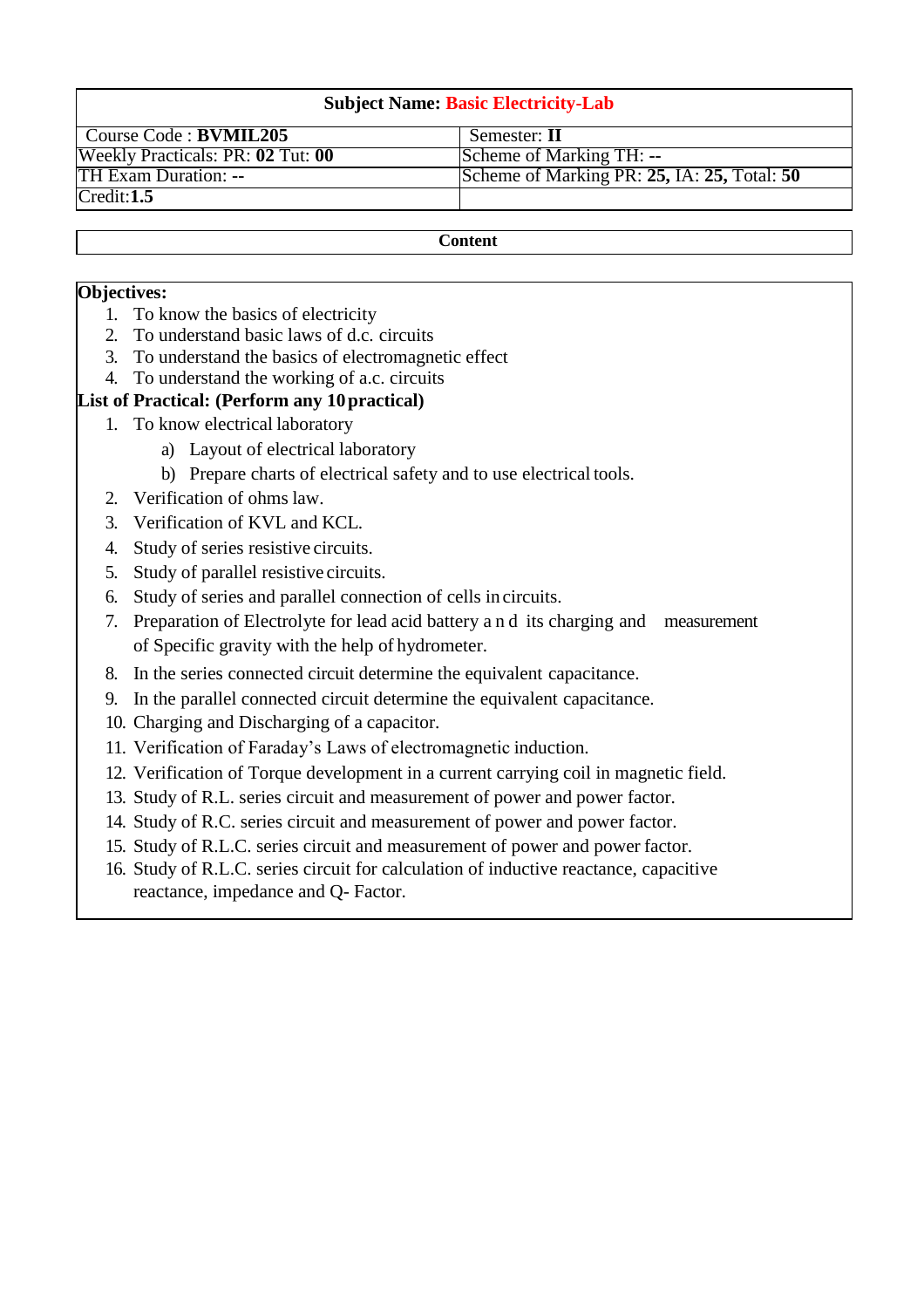### **Subject Name: Information Technology-Lab**

| Course Code : <b>BVMIL206</b>     | Semester: II                                |
|-----------------------------------|---------------------------------------------|
| Weekly Practicals: PR: 02 Tut: 00 | Scheme of Marking TH: --                    |
| <b>TH Exam Duration: --</b>       | Scheme of Marking PR: 25, IA: 25, Total: 50 |
| Credit:1.5                        |                                             |

#### **Content**

### **Objectives:**

- 1. To know computer organization and operating system
- 2. To know the concept of network and its security
- 3. To know & learn the office automation tools and multimedia design
- 4. To troubleshoot hardware, software and networking issues

### **List of Practical:**

- 1. Create Spreadsheets.
- 2. Create Word sheet by using paragraph ,bullets
- 3. Createslide Presentation.
- 4. Create slide presentation with table charts
- 5. Identify various input/output devices, connection of computer system.
- 6. Multimedia Design
- 7. Manage files and folders : create, copy, rename delete , moves files and folders
- 8. Troubleshooting
- 9. Use internet for different wed services.
- 10. Configure internet connection.